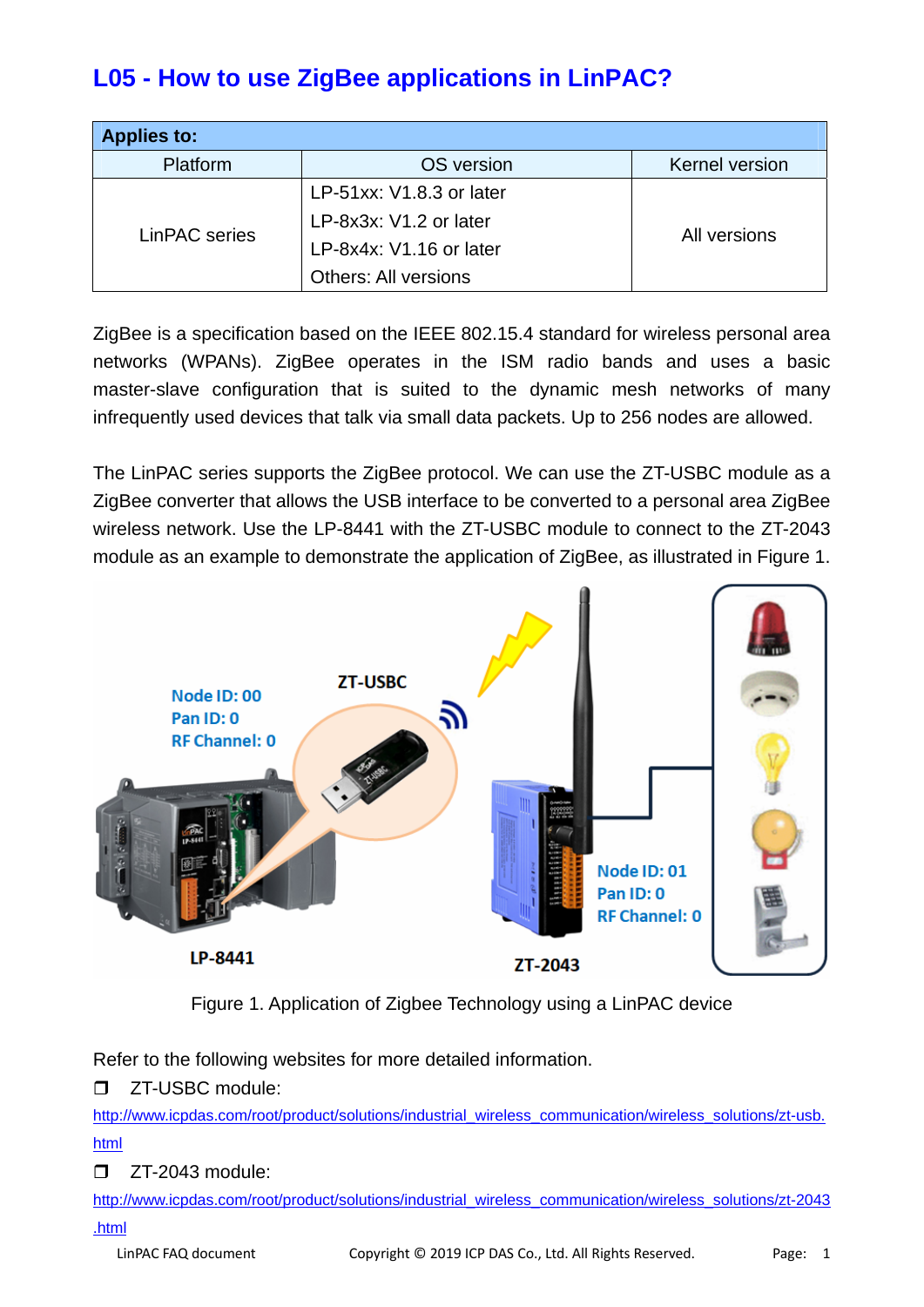User can deploy ZigBee on the LinPAC series and configure it with the iztconfig.exe program, as illustrated in Figure 2.



Figure 2. Flowchart illustrating how to configure ZigBee on a LinPAC device

## **Section 1: Install ZT-USBC module**

The ZT-USB module is small-sized wireless ZigBee device that allows you to convert from a USB interface to a ZigBee wireless network. Install the ZT-USBC module on the LP-8441 module following the procedure described below:

**Note:** Before installing the ZT-USBC module, it is recommended that you first install the DCON Utility and the ZT2000 Configuration Utility on a Windows PC to configure both the ZT-USBC module and set the ZT-2043 module. For more detailed information, refer to ZT-USB series user manual, which you can download from:

[http://ftp.icpdas.com.tw/pub/cd/usbcd/napdos/zigbee/zt\\_series/document/zt-usb\\_series/zt-usb\\_series\\_user](http://ftp.icpdas.com.tw/pub/cd/usbcd/napdos/zigbee/zt_series/document/zt-usb_series/zt-usb_series_usermanual_0101_en.pdf) [manual\\_0101\\_en.pdf](http://ftp.icpdas.com.tw/pub/cd/usbcd/napdos/zigbee/zt_series/document/zt-usb_series/zt-usb_series_usermanual_0101_en.pdf)

# **Install the ZT-USBC driver**

Before installing any drivers, you need to decide what version to use, as indicated in the table below:

|               | <b>Install Driver</b><br>Linux PAC(CPU/Linux kernel) | usbserial.ko | ftdi sio.ko |
|---------------|------------------------------------------------------|--------------|-------------|
| <b>PXA270</b> | Linux Kernel 2.6.19 (LP-51xx/8x4x)                   |              |             |
|               | Linux Kernel 2.6.29 (LP-51xx/8x3x)                   |              |             |
| <b>Am335x</b> | Linux Kernel 3.2 (LP-22xx/52xx/8x2x/9x2x)            |              |             |
| <b>Others</b> | Linux Kernel 3.2                                     |              |             |
| (X86)         | Linux Kernel 4.14                                    |              |             |

**Note:** √= manually install; X= automatically installed at boot time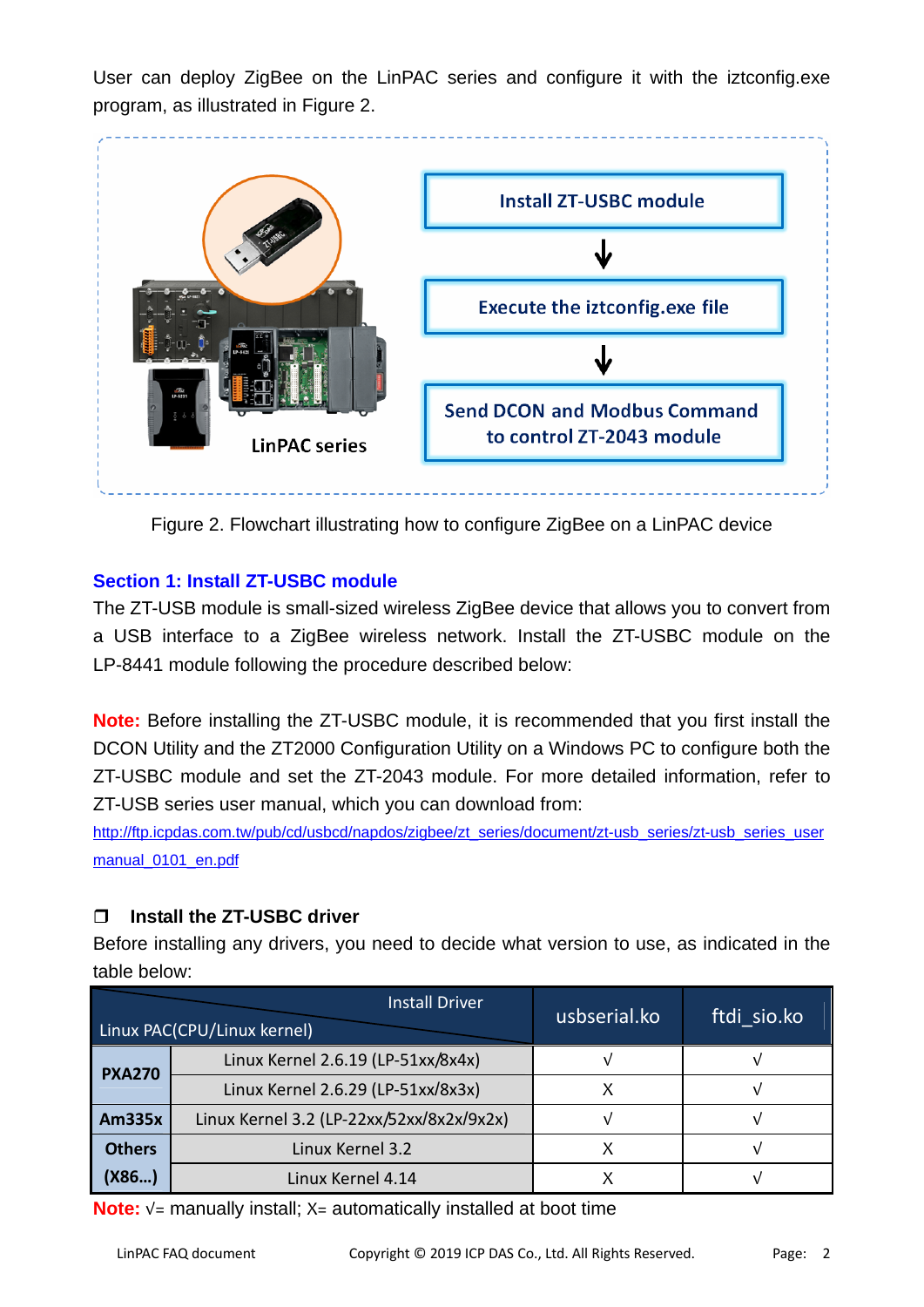Step 1: Use the following command to check the kernel version, as illustrated in Figure 3. **Command:** dmesg |grep "Linux version"\*

| $\frac{3}{2}$ COM1 - PuTTY                                                      | $ \qquad$ $\qquad$ $\qquad$ $\qquad$ $\qquad$ $\qquad$ $\qquad$ $\qquad$ $\qquad$ $\qquad$ $\qquad$ $\qquad$ $\qquad$ $\qquad$ $\qquad$ $\qquad$ $\qquad$ $\qquad$ $\qquad$ $\qquad$ $\qquad$ $\qquad$ $\qquad$ $\qquad$ $\qquad$ $\qquad$ $\qquad$ $\qquad$ $\qquad$ $\qquad$ $\qquad$ $\qquad$ $\qquad$ $\qquad$ $\qquad$ $\qquad$ |  |  |
|---------------------------------------------------------------------------------|--------------------------------------------------------------------------------------------------------------------------------------------------------------------------------------------------------------------------------------------------------------------------------------------------------------------------------------|--|--|
| $\#$ dmesg (grep "Linux version"*                                               |                                                                                                                                                                                                                                                                                                                                      |  |  |
| Linux version 2.6.19 (root@LinuxPC-ICPDAS) (gcc version 4.0.0 (DENX ELDK 4.1 4. |                                                                                                                                                                                                                                                                                                                                      |  |  |

Figure 3. Identifying the Linux Kernel version number

Step 2: Use the following command to load the ZT-USBC driver into the kernel. **Command:** sudo insmod /lib/modules/2.6.19/ftdi\_sio.ko

**Note:** If the message '**Unknown symbol in module**' appears after installing ftdi\_sio.ko (as illustrated in Figure 4), you need to install both **usbserial.ko** and **ftdi\_sio.ko** into the kernel and then locate the USB serial port for the ZT-USBC module, as illustrated in Figure 5.

**Command:** sudo insmod /lib/modules/2.6.19/usbserial.ko sudo insmod /lib/modules/2.6.19/ftdi\_sio.ko

| $\frac{1}{2}$ COM1 - PuTTY                                  |  |  |
|-------------------------------------------------------------|--|--|
| # sudo insmod /lib/modules/2.6.19/ftdi sio.ko               |  |  |
| ftdi sio: Unknown symbol usb serial port softint            |  |  |
| ftdi sio: Unknown symbol usb serial disconnect              |  |  |
| ftdi sio: Unknown symbol usb serial probe                   |  |  |
| ftdi sio: Unknown symbol usb serial register                |  |  |
| ftdi sio: Unknown symbol usb serial deregister              |  |  |
| insmod: cannot insert '/lib/modules/2.6.19/ftdi sio.ko':    |  |  |
| unknown symbol in module $(-1)$ : No such file or directory |  |  |

Figure 4. Failed to install ftdi\_sio.ko



Figure 5. The default device port for the ZT-USBC module is 'ttyUSB0'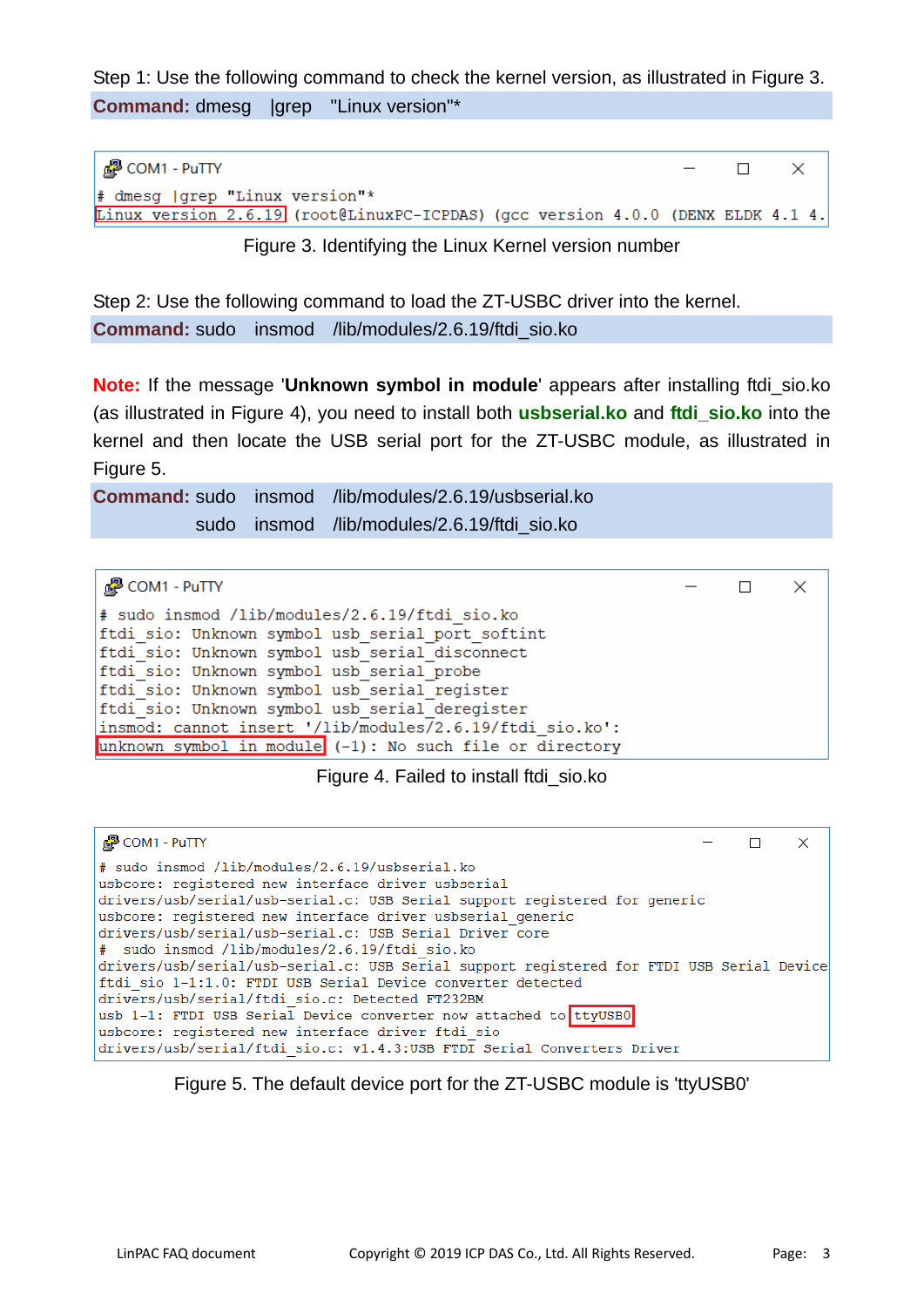Step 3: Use the following command to verify that check kernel modules are loaded the ZT-USBC driver, as illustrated in Figure 6.

**Command:** lsmod

| <b>P</b> COM1 - PuTTY |        |                       | × |
|-----------------------|--------|-----------------------|---|
| # 1smod               |        |                       |   |
| Module                | Size   | Tainted: P<br>Used by |   |
| ftdi sio              | 33640  | $\Omega$              |   |
| usbserial             | 33136  | 1 ftdi sio            |   |
| tsdev                 | 10024  | $\Omega$              |   |
| usbtouchscreen        | 9284   | $\overline{0}$        |   |
| 8250                  | 29204  | $\overline{0}$        |   |
| 8250 linpac           | 2656   | 0 [permanent]         |   |
| slot                  | 35788  | $\Omega$              |   |
| pxamci                | 8352   | - 0                   |   |
| dm9000x               | 276180 | $\overline{0}$        |   |



Step 4: Use the following command to verify that the Product ID and Vendor ID for the ZT-USBC device are written into the driver module, as illustrated in Figure 7.

**Command:** cat /proc/bus/usb/devices

```
图 COM1 - PuTTY
                                                                 \Box\times# cat /proc/bus/usb/devices
T: Bus=01 Lev=00 Prnt=00 Port=00 Cnt=00 Dev#= 1 Spd=12 MxCh= 3
B: Alloc= 0/900 us (0\), \#Int= 0, \#Iso= 0
D: Ver= 1.10 Cls=09(hub ) Sub=00 Prot=00 MxPS=64 #Cfgs= 1
P: Vendor=0000 ProdID=0000 Rev= 2.06
S: Manufacturer=Linux 2.6.19 ohci hcd
S: Product=PXA27x OHCI
S: SerialNumber=pxa27x
C: * #Ifs= 1 Cf#= 1 Atr=e0 MxPwr= 0mA
I: If#= 0 Alt= 0 #EPs= 1 Cls=09(hub ) Sub=00 Prot=00 Driver=hub
E: Ad=81(I) Atr=03(Int.) MxPS= 2 Ivl=255msT: Bus=01 Lev=01 Prnt=01 Port=00 Cnt=01 Dev#= 2 Spd=12 MxCh= 0
D: Ver= 2.00 Cls=00(>ifc ) Sub=00 Prot=00 MxPS= 8 #Cfgs= 1P: Vendor=1b5c ProdID=0210 Rev= 6.00
S: Manufacturer=ICP DAS Co., LTD.
S: Product=ZT-USB Series
S: SerialNumber=00000106
C:* #Ifs= 1 Cfg#= 1 Atr=a0 MxPwr=100mA
I: If#= 0 Alt= 0 #EPs= 2 Cls=ff(vend.) Sub=ff Prot=ff Driver=ftdi sio
E: Ad=81(I) Atr=02(Bulk) MxPS= 64 Ivl=0ms
E: Ad=02(0) Atr=02(Bulk) MxPS= 64 Ivl=0ms
```
Figure 7. Verifying that a USB device is present

**Note:** If the version number for the LinPAC kernel is not **2.6.19**, you need to execute the command below to add the "Product ID" and "Vendor ID" once these steps are complete. **Command:** echo "1b5c 0210" > /sys/bus/usb-serial/drivers/ftdi\_sio/new\_id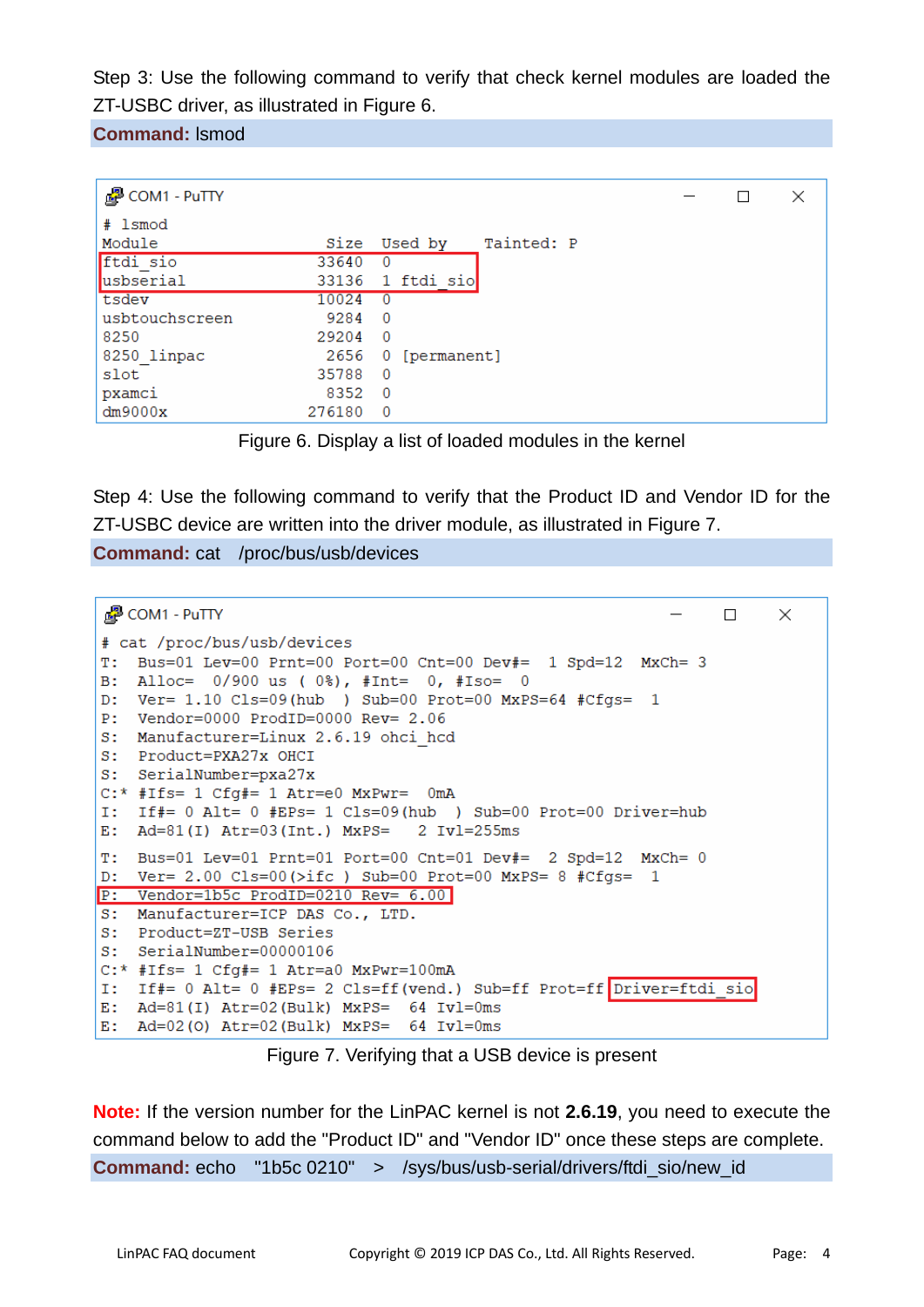## **Creating a symlink to the USB converter**

To create a soft link to the device node of the ZT-USBC(/dev/ttyUSB0). For example, in order to communicate with the device via COM42 using the LinPAC SDK, you can remove /dev/ttyS40 and create a soft link for /dev/ttyUSB0 to /dev/ttyS40, as illustrated in Figure 8.



Figure 8. Creating a symlink between the ttyS40 and ttyUSB0

## **Section 2: Execute the iztconfig.exe**

The iztconfig.exe demo program illustrates how to configure the ZigBee wireless network. In this demo program, you set up the ZigBee wireless network in the LinPAC, which is described below:

 $\Box$  Use the following command to list the ZigBee configuration for the ZT-USBC module, as illustrated in Figure 9.

**Command:** iztconfig.exe -d <USB device>



Figure 9. List the configuration for the ZT-USBC module using the iztconfig.exe command

 $\Box$  Use the following command to modify the communication parameters for the ZigBee, as illustrated in Figure 10.

**Command:** iztconfig.exe -d <USB device> -p <PAN ID> -r

```
#P COM1 - PuTTY
                                                                       \Box\times# iztconfig -d ttyUSB0 -p 0 -r
ZT-USBC Utility 0.2b (build at Aug 24 2018)
ttyUSB0 115200, N81(0) NodeID 00:00:00:00:00:00:00:00
        NetType:1 ModuleType:43 Z-Stack Ver:v2.51, FWVer:17
```
#### Figure 10. Setting the PAN ID to 0 for the ZT-USBC module

**NOTE**: You need to use the '-r' parameter to restart the ZT-USBC module to ensure that the module is set successfully.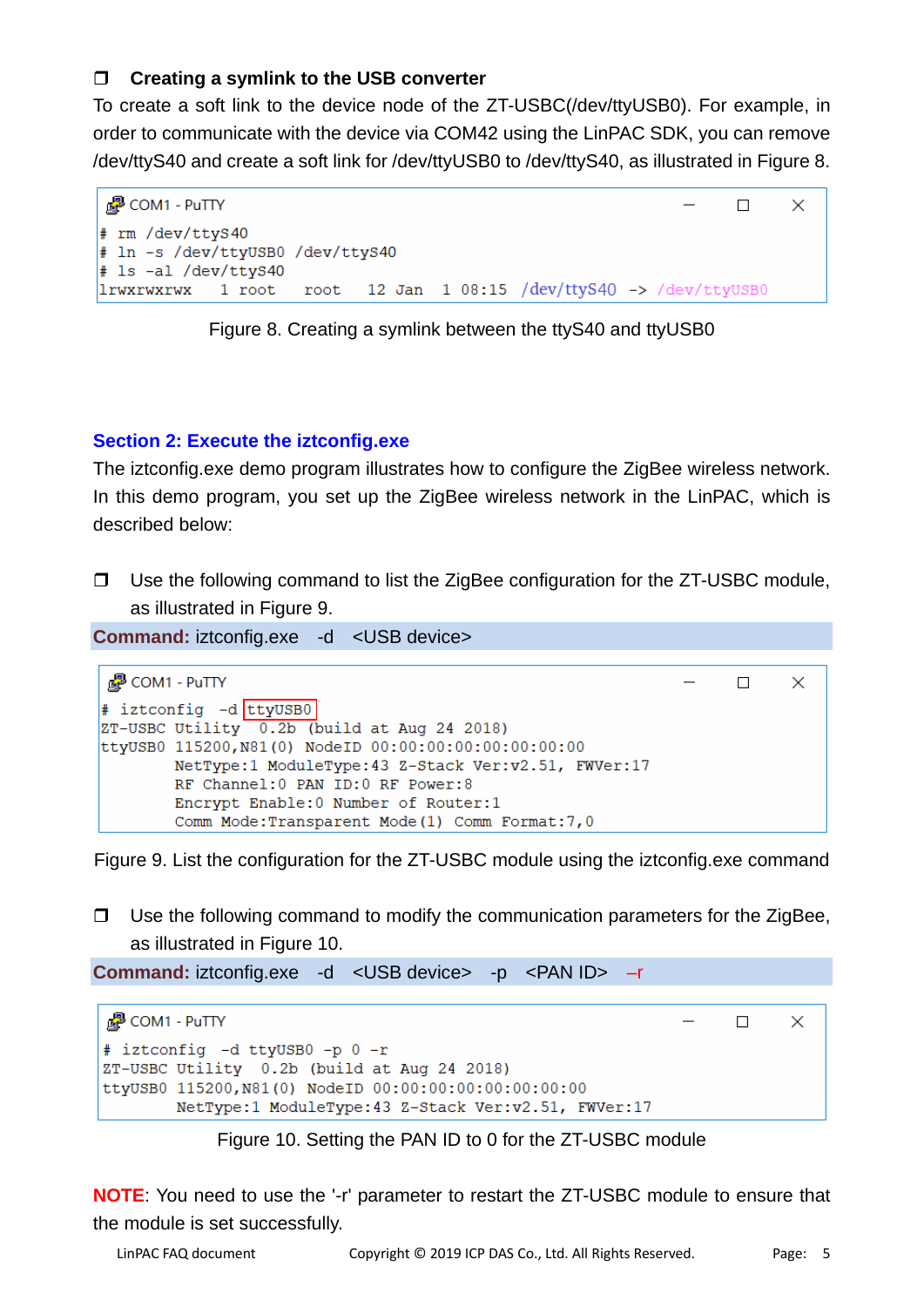#### **Section 3: Send DCON and Modbus command to control ZT-2043 module**

The ZT-2043 offers 14 sink type Digital Output channels. To use the ZT-USBC module communicate with the ZT-2043 module, the 'Pan ID' and 'RF Channel must be the same if they are on the same ZigBee network. The ZT-2043 module will then send a request to join the ZigBee wireless network and start working.

**NOTE**: The configuration for the ZT-2043 module can be adjusted by using both the external rotary switch and the DIP switches. After completing the configuration, you must power off and power on the ZT-2043 module to ensure that the configuration is successful.

## **Send a DCON command to the ZT-2043 module**

Use the following command to send a DCON command to set or read the DO channel status on the ZT-2043 module, as illustrated in Figure 11.

**Command:** getsendreceive <slot> <comport> <timeout> <command> <br/> <br/>daudrate>



Figure 11. Sending a DCON command to control the ZT-2043 module

#### **Send Modbus command to ZT-2043 module**

(1) Modify the 'setmodbus.c' and 'getmodbus.c' demo files, which can be found in the examples folder provided with the LinPAC SDK.

There two parts of the program will need to be modified and recompiled, as illustrated below:

#### ¾ **setmodbus.c**

```
switch(function) {
    case FC05ForceSingleCoil:
    case FC15ForceMultipleCoil:
              szBuf[0] = wValue & 0xff;
              szBuf[1] = (wValue >> 8) & 0xff;
              break;
    case FC06PresetSingleRegister:
    case FC16PresetMultipleRegister:
          szBuf[0] = (wValue >> 8) & 0xff;
              szBuf[1] = wValue & 0xff;
              break;
    default:
              usage();
              return FAILURE;
}
```